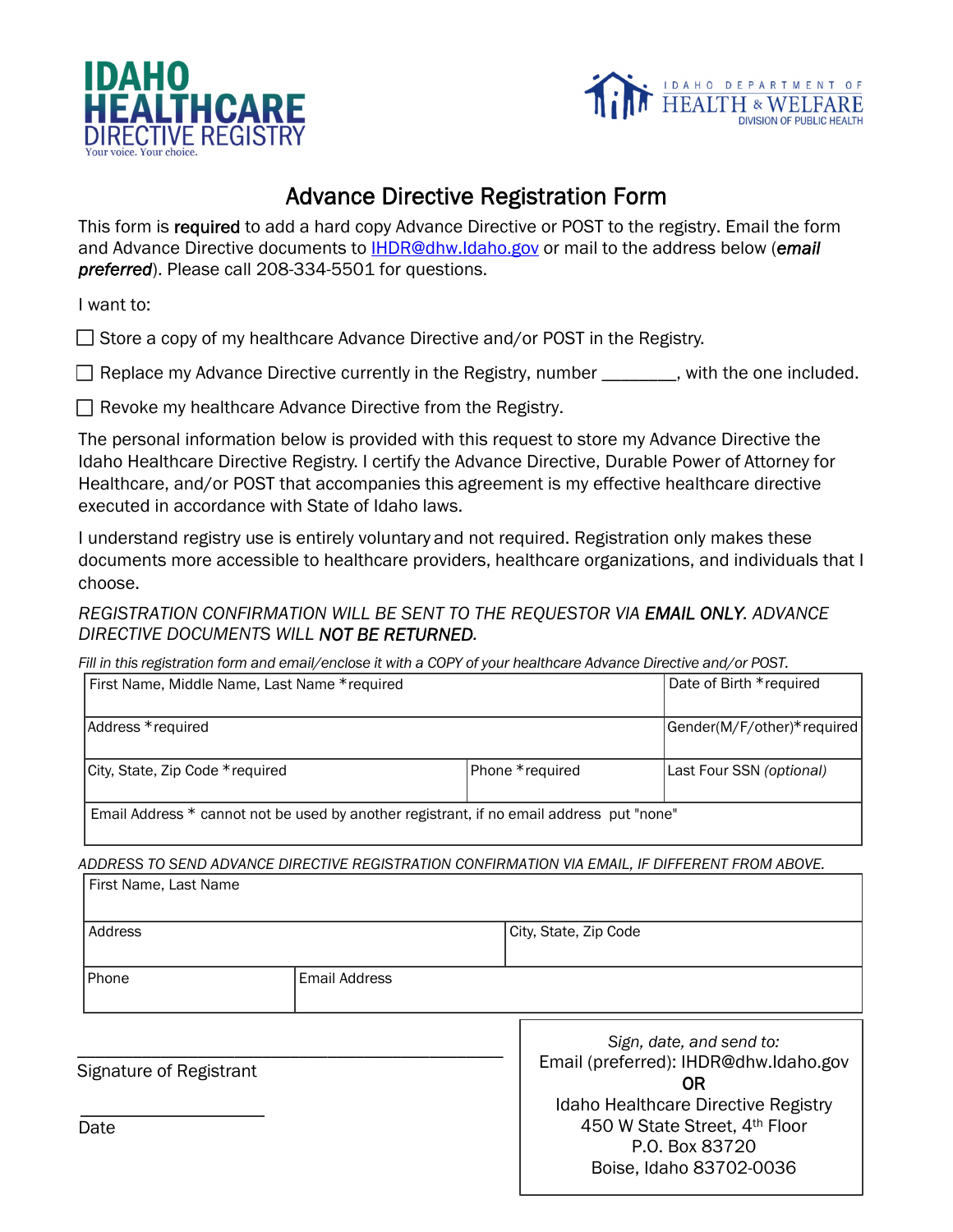## IDAHO DURABLE POWER OF ATTORNEY FOR HEALTHCARE AND LIVING WILL

| <b>Print Name:</b> | <b>Dateof Directive:</b> |
|--------------------|--------------------------|
| Address:           | <b>BirthDate:</b>        |

An Advance Directive is a general term used to describe this document. There are two parts: 1) the Durable Power of Attorney for Healthcare and 2) the Living Will. The purpose of this form is to help you plan ahead so your loved ones and healthcare team know what care you want if you experience a medical crisis and cannot speak for yourself. Your name, address, birth date, date of directive, and signature is required. All other questions and decisions are optional.

## DURABLE POWER OF ATTORNEY FOR HEALTHCARE

This portion of my Advance Directive creates a durable power of attorney for healthcare. This power of attorney will remain in effect if I become incapacitated and shall be effective only when I am unable to communicate or make my own healthcare decisions.

For the purposes of this Advance Directive, "healthcare decision" means:

- Consent
- Refusal of consent; or
- Withdrawal of consent

to any care, treatment, or procedure to maintain, diagnose or treat an individual's medical condition.

1. **DESIGNATION OF AGENT.** I designate and appoint the following individual as my healthcare agent to make healthcare decisions for me as authorized in this Advance Directive:

Name of Healthcare Agent: \_\_\_\_\_\_\_\_\_\_\_\_\_\_\_\_\_\_\_\_\_\_\_\_\_\_\_\_\_\_\_\_\_\_\_\_\_\_\_\_\_\_\_\_\_\_\_\_\_\_\_\_\_\_

Relationship: \_\_\_\_\_\_\_\_\_\_\_\_\_\_\_\_\_\_\_\_\_ Phone Number of Healthcare Agent: \_\_\_\_\_\_\_\_\_\_\_\_\_\_

Address:

2. DESIGNATION OF ALTERNATE AGENTS. If the person designated as my healthcare agent in paragraph 1:

- Is not available or becomes ineligible to act as my agent to make a healthcare decision for me; or
- Loses the mental capacity to make healthcare decisions for me; or
- If I revoke that person's designation or authority to act as my agent to make healthcare decisions for me,

then I designate and appoint the following person to serve as my agent to make healthcare decisions for me as authorized in this Advance Directive (*You are not required to designate any alternate agents, but you may do so. Any alternate agent you designate will be able to make the same healthcare decisions as the agent you designated in paragraph 1 above, in the event that person is unable or ineligible to act as your agent.)*

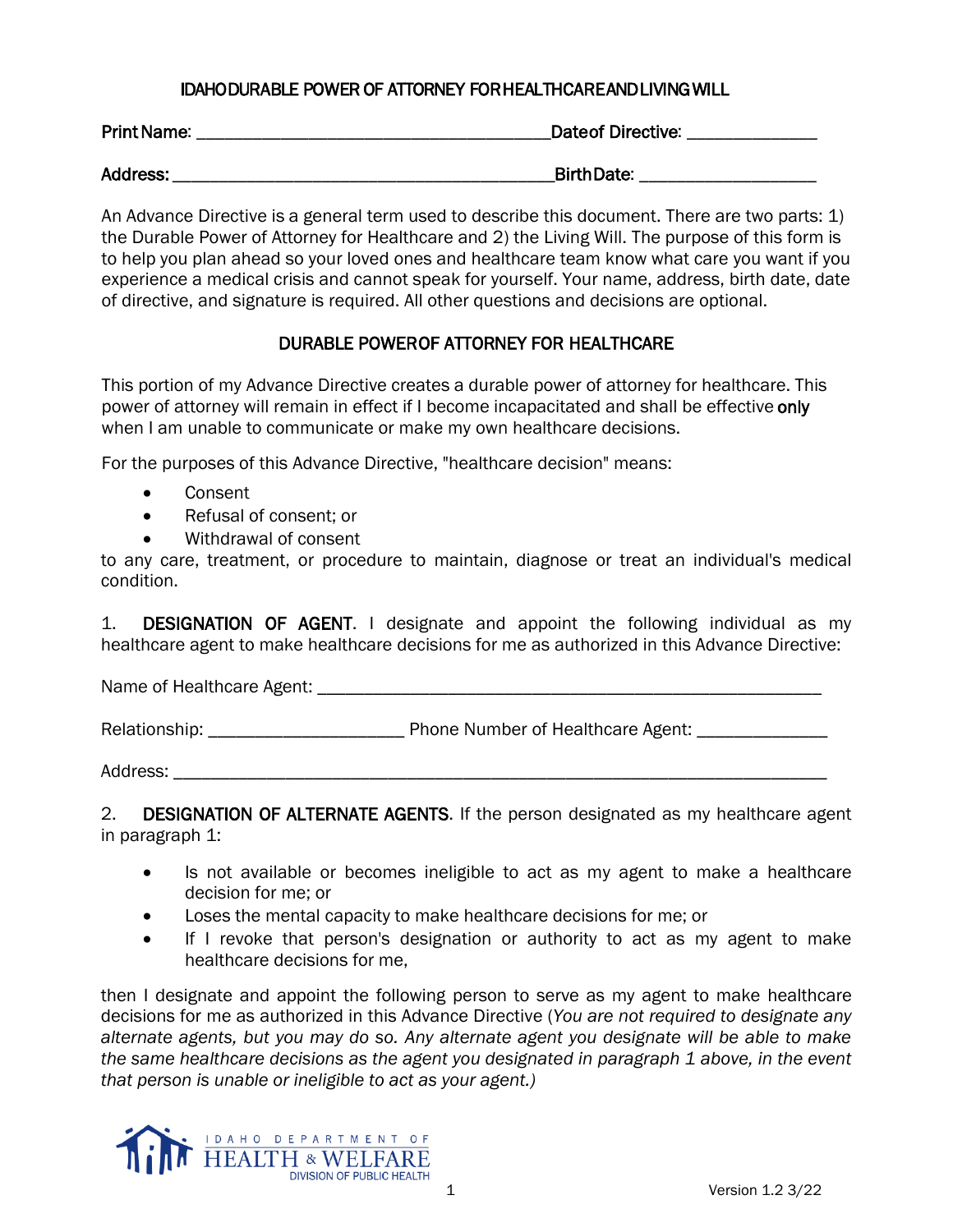*If any of the agents designated above is my spouse, and our marriage is dissolved (divorce or annulment) after creation of this Advance Directive, appointment of that agent is automatically revoked as of the date of the dissolution.*

*None of the following may be designated as your agent or alternate agent:* 

- *Your treating healthcare provider;*
- *A non-relative employee of your treating healthcare provider;*
- *An operator of a community care facility; or*
- *A non-relative employee of an operator of a community care facility.*

3. GENERAL STATEMENT OF AUTHORITY GRANTED. I hereby grant to my agent full authority to make healthcare decisions for me to the same extent that I could make such decisions for myself if I had the capacity to do so. My agent shall make healthcare decisions that are consistent with my desires as stated in this Advance Directive or otherwise made known to my agent verbally or in writing. This includes, but is not limited to, my desires concerning obtaining, refusing, or withdrawing life-sustaining care, treatment, procedures. This authority includes following my desires as stated in a living will or similar document executed by me.

## 4. INSPECTION AND DISCLOSURE OF INFORMATION RELATING TO MY PHYSICAL OR MENTAL HEALTH.

A. General Grant of Power and Authority. Subject to any limitations in this Advance Directive, my agent has the power and authority to do all of the following:

- Request, review and receive any information, verbal or written, regarding my physical or mental health including, but not limited to, medical and hospital records;
- Execute on my behalf any releases or other documents that may be required in order to obtain this information;
- Consent to the disclosure of this information; and
- Consent to the donation of any of my organs for medical purposes.

B. HIPAA Release Authority. My agent shall be treated as I would be with respect to my rights regarding the use and disclosure of my individually identifiable health information or other medical records. This release authority applies to any information governed by the Health

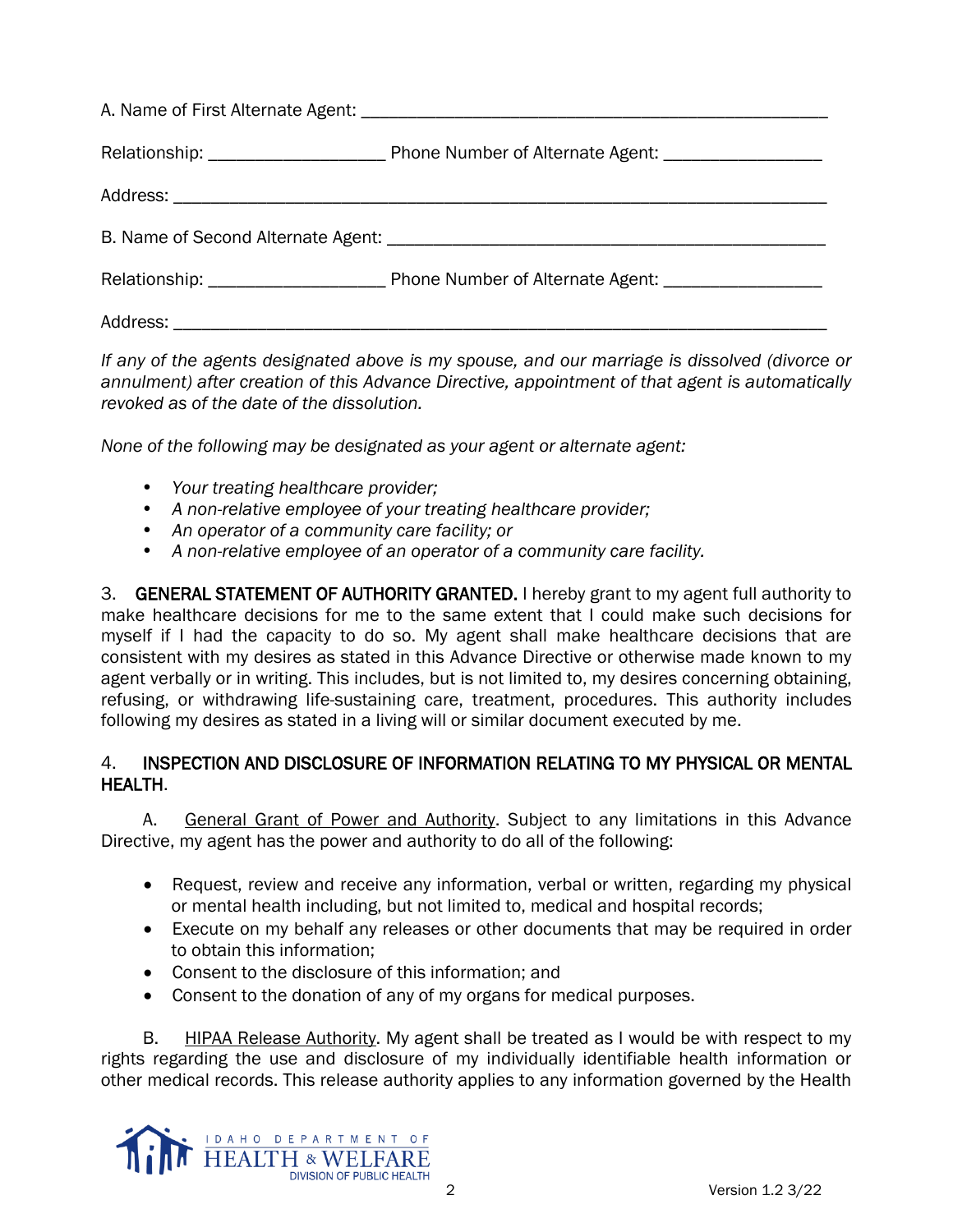Insurance Portability and Accountability Act of 1996 (HIPAA), 42 U.S.C. 1320d and 45 CFR 160 through 164. I authorize any physician, healthcare professional, dentist, health plan, hospital, clinic, laboratory, pharmacy, or other covered healthcare provider, any insurance company, and the Medical Information Bureau, Inc. or other healthcare clearinghouse that has provided treatment or services to me, or that has paid for or is seeking payment from me for such services, to give, disclose and release to my agent, without restriction, all of my individually identifiable health information and medical records regarding any past, present or future medical or mental health condition, including all information relating to the diagnosis of HIV/AIDS, sexually transmitted diseases, mental illness, and drug or alcohol abuse. The authority given my agent shall supersede any other agreement that I may have made with my healthcare providers to restrict access to or disclosure of my individually identifiable health information.

5. SIGNING DOCUMENTS, WAIVERS AND RELEASES. When necessary to implement the healthcare decisions that this Advance Directive authorizes my agent to make, my agent has the authority to execute on my behalf all of the following:

- a) Documents titled, or purporting to be, a "Refusal to Permit Treatment" and/or a "Leaving Hospital against Medical Advice"; and
- b) Any necessary waiver or release from liability required by a hospital or physician.

6. PRIOR DESIGNATIONS REVOKED. I revoke any prior durable power of attorney for healthcare.



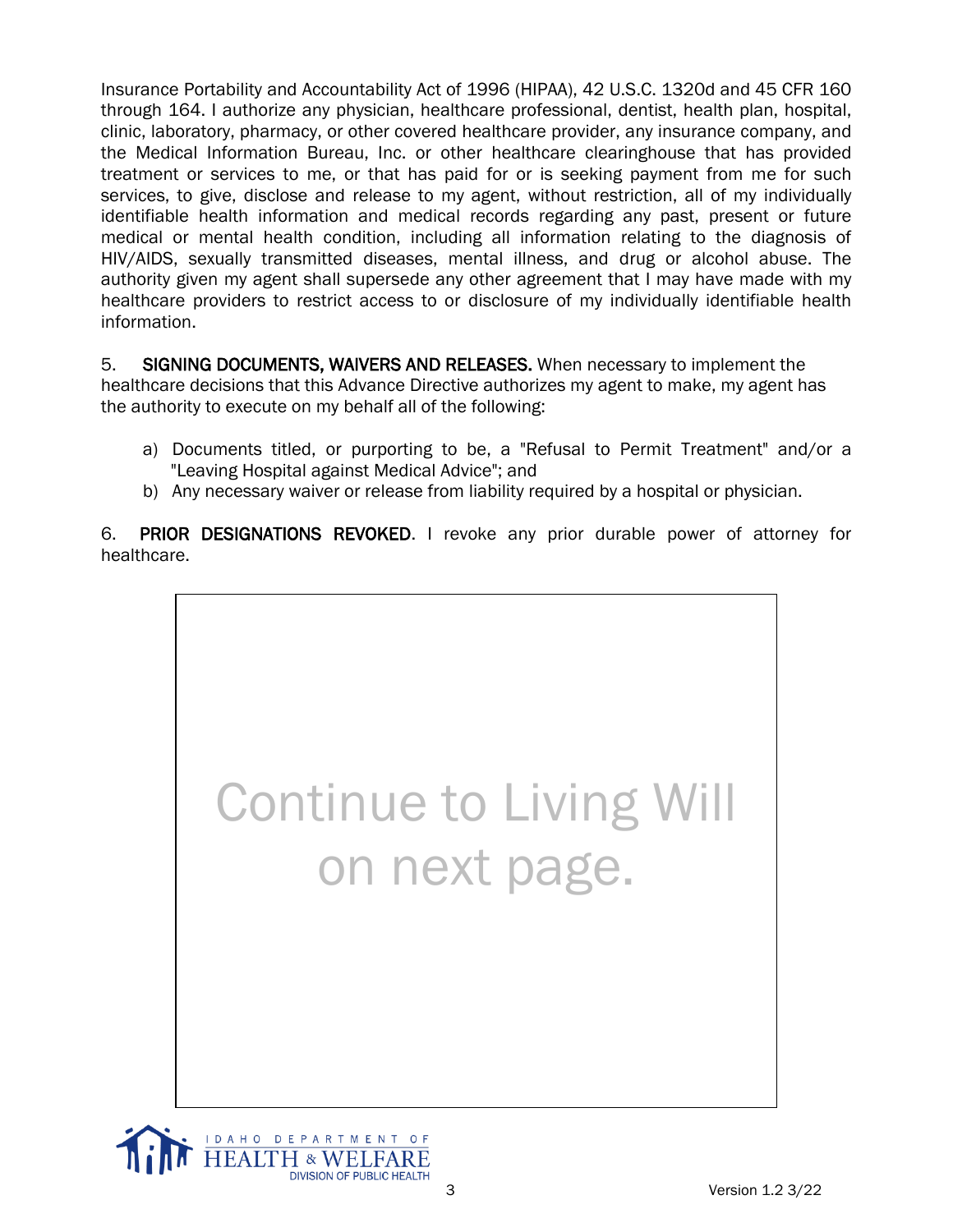### LIVING WILL Directive to Withhold or to Provide Treatment

This portion of my Advance Directive creates my Living Will which allows me to make choices about any life-sustaining medical treatment I want or do not want. This Advance Directive shall be effective only if I am unable to communicate my instructions and:

- A. I have an incurable injury, disease, illness or condition AND a medical doctor who has examined me has certified:
	- i. That such injury, disease, illness, or condition is terminal; and
	- ii. That the application of artificial life-sustaining procedures would serve only to prolong artificially my life; and
	- iii. That my death is imminent, whether or not artificial lifesustaining procedures are utilized.

#### OR

B. I have been diagnosed as being in a persistent vegetative state.

IF I AM IN ONE OF THE ABOVE SITUATIONS, my choices are as follows: *(Choose Box 1, 2, or 3 below, check the box, and initial the line after the box you checked).* 

\_\_\_\_\_\_\_\_\_\_\_\_\_\_\_\_\_\_\_\_\_\_\_\_\_\_\_\_\_\_\_\_\_\_\_\_\_\_\_\_\_\_\_\_\_\_\_\_\_\_\_\_\_\_\_\_\_\_\_\_\_\_\_\_\_\_\_\_\_\_\_\_\_\_\_\_\_\_\_\_\_\_\_\_\_\_\_\_\_\_\_

#### Regardless of the box chosen, pain and symptom management (comfort care) will be provided.

**1.**  $\Box$  If my death is imminent, I do not want life-sustaining medical treatment or procedures to be started and, if already started, I want all such treatment and procedures to be withdrawn, including withdrawal of artificial nutrition (such as feeding tube) and hydration.

## OR

2.  $\Box$  \_\_\_\_\_ If my death is imminent, I do not want any artificial life-sustaining medical treatment, care or procedures except for artificial nutrition and hydration as follows:

*Check one box* and initial the line after the box you checked:

- A.  $\Box$  \_\_\_\_\_\_\_\_\_ Only artificial hydration
- $B.$   $\Box$  \_\_\_\_\_\_\_\_\_\_ Only artificial nutrition
- $C.$   $\square$  Both artificial hydration and nutrition

OR

 $3. \Box$  \_\_\_\_\_\_\_ If my death is imminent, I want all medical treatment, care, and procedures necessary to sustain my life, including artificial nutrition and hydration.

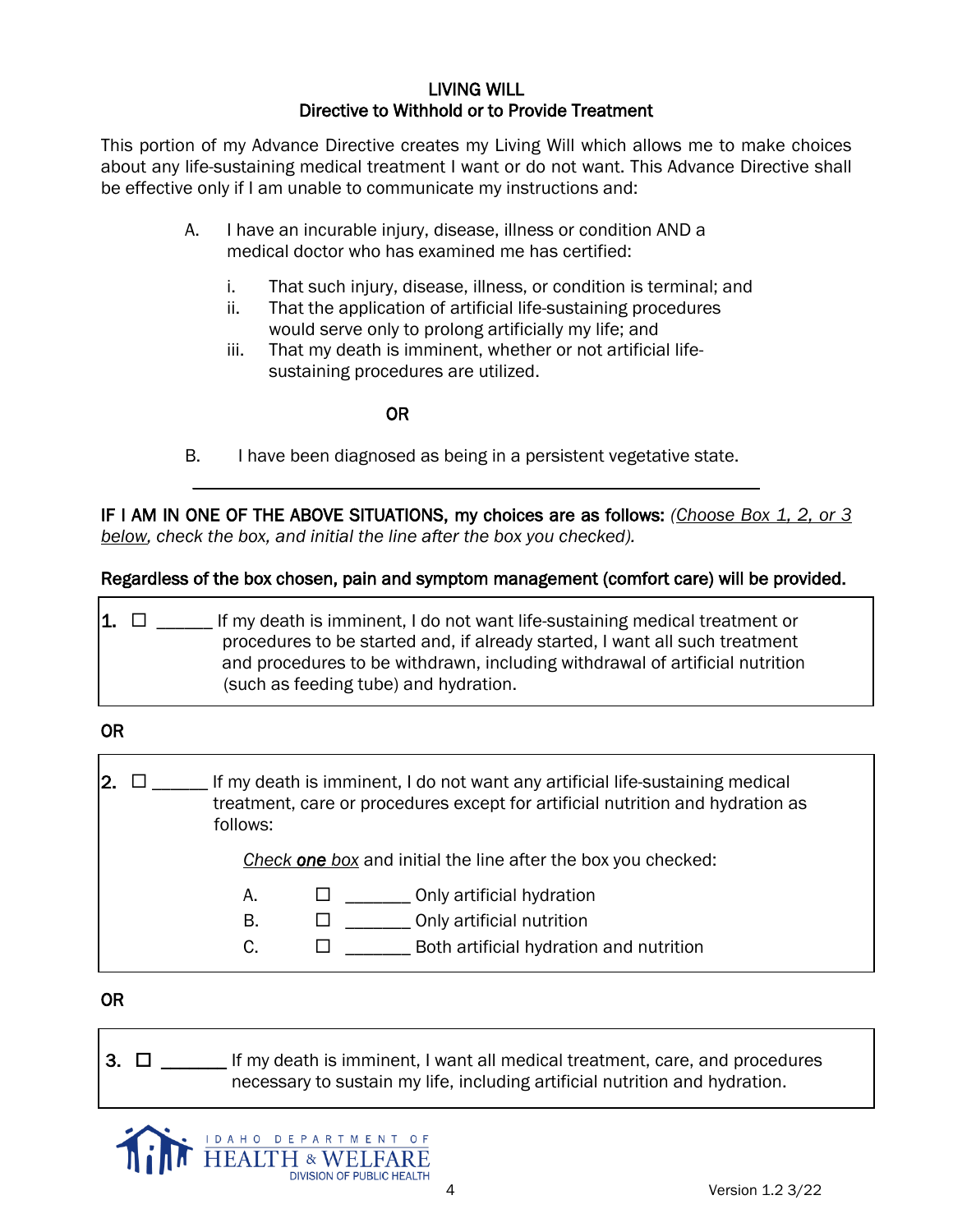# SPECIAL PROVISIONS (OPTIONAL)

The following are additional statements of my wishes. *Check all boxes that apply and initial on the line after the boxes you checked:*

# IF I AM DIAGNOSED AS PREGNANT:

 $\square$  \_\_\_\_\_\_\_\_This Advance Directive shall be honored in its entirety during the course of my pregnancy.

OR

 $\square$  \_\_\_\_\_\_I direct the following treatment  $\square$  shall  $\square$  shall not be withheld or withdrawn:

OR

 $\square$  \_\_\_\_\_\_\_\_\_My instructions regarding medical care shall have no force during my pregnancy except that my Healthcare Agent is authorized to make such decisions for me.

 $\square$  \_\_\_\_\_\_ If I have a medical condition from which I am not imminently dying, and from which I will not likely recover, am unable to think or communicate, and am dependent on others for my care, I do not want life-sustaining medical treatment or procedures to be started. If already started, I want all such treatment and procedures to be withdrawn, including withdrawal of artificial nutrition (such as feeding tube) and artificial hydration. In such condition, I want care to be focused on my comfort.

This section is not required and may be used to describe your desires and wishes.

Some examples of what may be included here are: no admission to Intensive Care Unit; resuscitation preference\*; people you do not want involved in your medical decisions; limitations to treatment options, including time limits; willingness to have a permanent feeding tube; funeral and burial wishes; organ/body donation, etc.

\*NOTE: A POST form contains specific medical orders, including resuscitation, for individuals with a serious illness or nearing the end of life. Ask your healthcare provider for more information.



\_\_\_\_\_\_\_ Other situations as described in the box below *(If needed, attach, and sign additional pages.):*